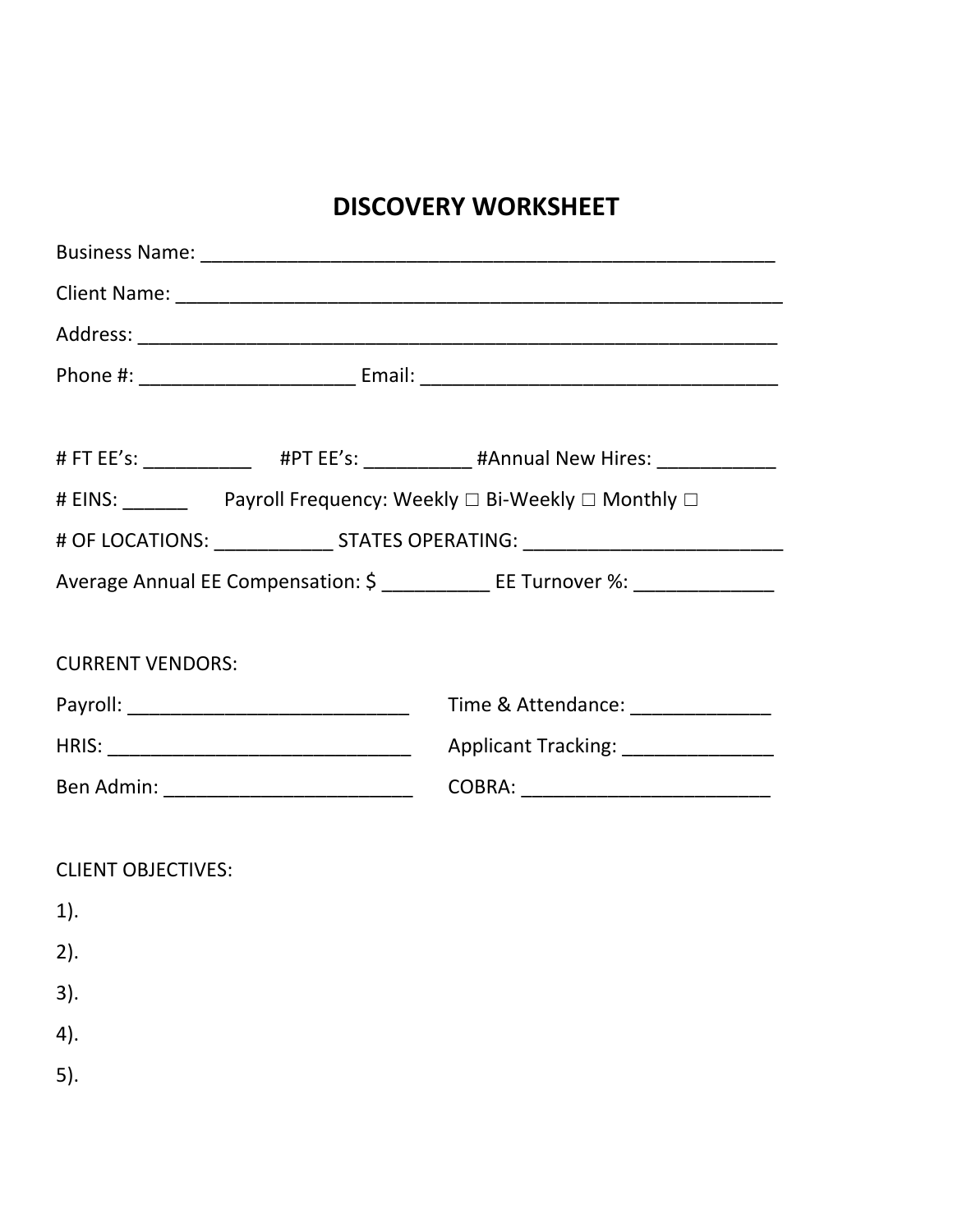## **PAYROLL:**

| $\Box$ Tax Filing         | □ Direct Deposit                                                           | $\Box$ Pay Cards                         | $\Box$ Garnishments     |
|---------------------------|----------------------------------------------------------------------------|------------------------------------------|-------------------------|
| $\Box$ Robust Reporting   | $\Box$ Online Pay Stubs/W-2's                                              | $\Box$ Wcomp Interface                   | $\Box$ G/L Interface    |
| $\Box$ Mobile App for ESS | $\Box$ Shift Differentials                                                 | $\Box$ 401(k) 360 $^{\circ}$ integration |                         |
| <b>Notes:</b>             |                                                                            |                                          |                         |
|                           |                                                                            |                                          |                         |
|                           |                                                                            |                                          |                         |
| <b>TIMEKEEPING:</b>       |                                                                            |                                          |                         |
|                           | $\Box$ Clocks, computers and hardware options for real-time hours tracking |                                          | $\Box$ Custom ad hoc re |
|                           |                                                                            |                                          |                         |

|                                              | $\Box$ Clocks, computers and hardware options for real-time hours tracking |                   | $\Box$ Custom ad hoc reports                                 |
|----------------------------------------------|----------------------------------------------------------------------------|-------------------|--------------------------------------------------------------|
| $\square$ Accruals                           | $\Box$ Time off Requests                                                   | $\Box$ Scheduling | $\Box$ Exception Notification                                |
| $\Box$ GPS punch tracking $\Box$ Job Costing |                                                                            |                   | $\Box$ CMS/PBJ Submission $\Box$ Timesheet Approval Workflow |
|                                              |                                                                            |                   |                                                              |

#### **Notes:**

### **HRIS:**

| $\Box$ Talent Acquisition      | $\Box$ Free Job Board Integration                            | □ Candidate Self Service with Resume Parsing                                                                         |
|--------------------------------|--------------------------------------------------------------|----------------------------------------------------------------------------------------------------------------------|
| $\Box$ ESS Onboarding          | $\Box$ Online Ben Admin ESS                                  | $\Box$ Ben Admin Carrier Connectivity and Deduction Set Up                                                           |
|                                |                                                              | $\Box$ Talent Management $\Box$ Job/Position/Salary History $\Box$ Performance Management with goals tracking        |
|                                | $\Box$ Succession Planning $\Box$ Trainings & Certs Mngm't   | $\Box$ Incident/Write Ups $\Box$ Company Property Management                                                         |
|                                | □ Compliance (VETS-100, EEO-1, OSHA logs, new hire reporting |                                                                                                                      |
|                                |                                                              | □ Off-boarding with term checklist, exit interview, COBRA administration and enrollment, and notification to carrier |
| □ Unlimited Document Storage   |                                                              | $\Box$ Employee Directory $\Box$ Org Charts                                                                          |
| $\Box$ Company Events and News |                                                              | $\Box$ Custom forms creator                                                                                          |
|                                |                                                              |                                                                                                                      |

# **Notes:**